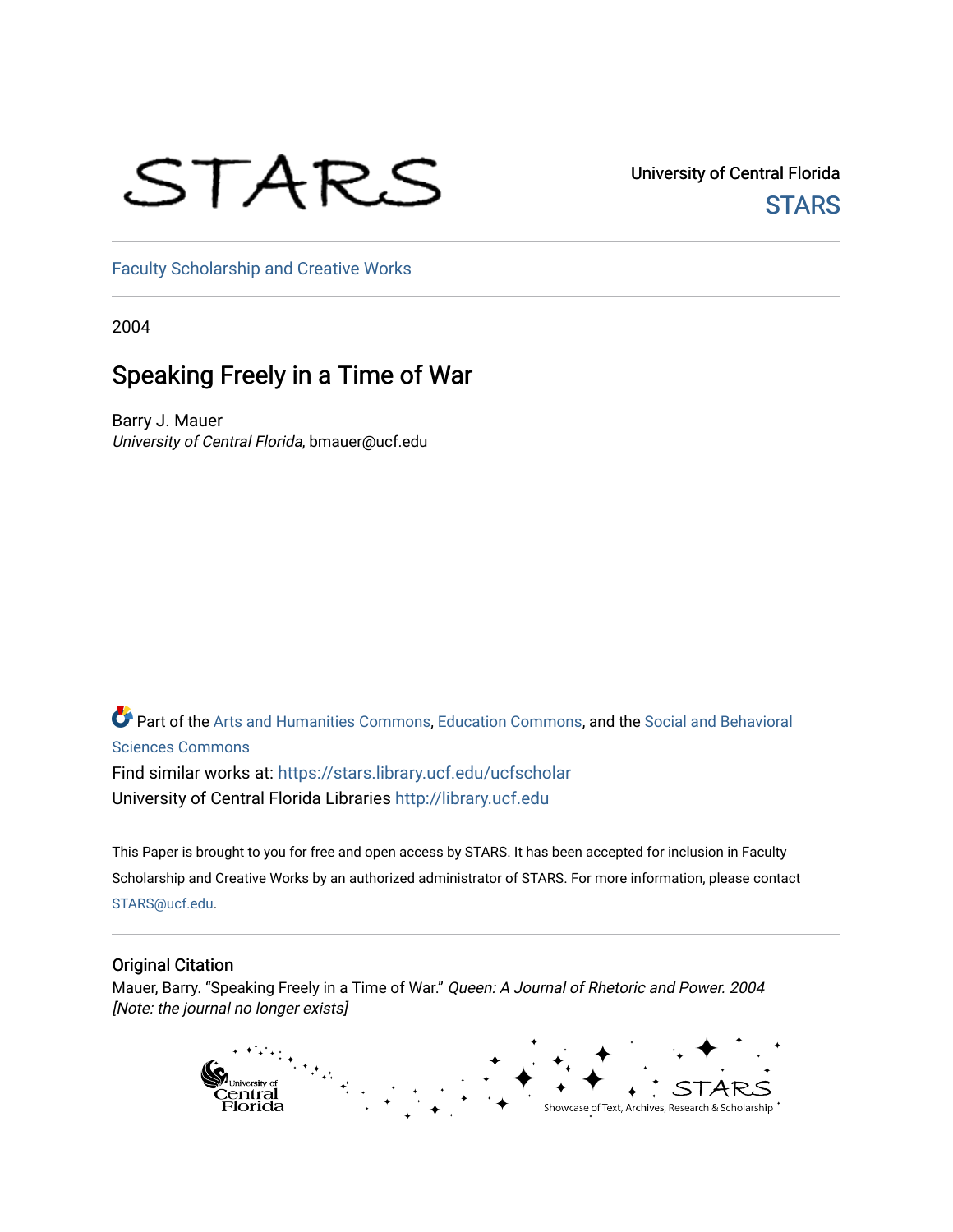## **Speaking Freely in a Time of War**

### **Barry Mauer**

#### Abstract:

Anti-speech advocates have made several arguments aimed at critics of the Iraq War. Many of these antispeech arguments are enthymemes. If the purpose of these rhetors is to deceive others into accepting a weak claim, then enthymemes are ideal forms because they hide the weakest parts of the argument. By exposing their hidden premises, the parts that are implicit but left unstated, I demonstrate that the antispeech arguments used against critics of the war are not sound. This essay examines the logos, ethos, and pathos in these anti-speech arguments.

#### Essay:

"I think this war is an attempt by President Bush to concentrate his hold on power," said Barry Mauer, 37, an English Professor at the University of Central Florida. "This [war] is clearly a power grab." (Orlando Sentinel, 2003)

The day my quote appeared in the Orlando Sentinel, I received this response by email:

My father was a WWII Navy veteran. He served on an aircraft carrier (USS Enterprise CV6). He passed away 2 years ago, but NEVER forgot what he fought for over 50 years before. I was lucky enough to turn 18 during a peaceful time, and as the draft (and registration) were done away with. But I have NEVER forgotten what these brave soldiers sacrificed in order for me to live free. I played taps for Memorial Day and Veterans Day ceremonies. I played taps at Veterans' funerals. This was just a tiny payback to them for all they did for ALL OF US. At my father's funeral, I watched these feeble but proud WWII Veterans fold the American flag that they presented my mother. You are a disgrace to the memory of my father and all those who preceded him in death so that you would have the freedom to speak your mind.

Your assertion that "this war is clearly a power grab" shows your lack of rational thinking. Liberals are controlled only by emotions. Logic never comes into play. Facts only get in the way. You hide behind the veil of academic freedom. You have every right to speak your mind, but words have consequences. That is why I exercise my right to accuse you of being anti-American.

God Bless President Bush

God Bless America!! (Garry Eaton, personal communication, April 18, 2003)

This email is typical of several anti-speech responses I received, filled with arguments aimed at shutting up critics of the Iraq War. By defining anti-war critics as anti-American, this rhetor attempts to define all such critics as members of an outgroup, susceptible to threats ("consequences") that don't apply to members of the ingroup: i.e. war supporters. His argument is not aimed at the contents of the anti-war critic's speech, though it mentions the anti-war critic's claim; rather, it is aimed at the critic himself.

Those who oppose Washington's imperial and totalitarian impulses are branded "anti-Americans." Regis Debray, writing about past colonial powers, answers thus: "The free man is not anti-American, but antiimperial. America (now) revisits the time of colonizers drunk on their superiority, convinced of their liberating mission, and counting on reimbursing themselves directly." (Margolis, 2004)

Many of the anti-speech arguments made by pro-war advocates are enthymemes. If the purpose of these rhetors is to deceive others into accepting a weak claim, then enthymemes are ideal forms because they hide the weakest parts of the argument. By exposing their hidden premises, the parts that are implicit but left unstated, I demonstrate that the anti-speech arguments used against critics of the war are not sound. This essay examines the logos, ethos, and pathos in these anti-speech arguments.

Because the hidden premises I expose are unstated, I admit to a certain imprecision in describing them. This is a necessary part of the process, however, and any misrepresentations can be corrected should those making the arguments choose to step forward and re-state them.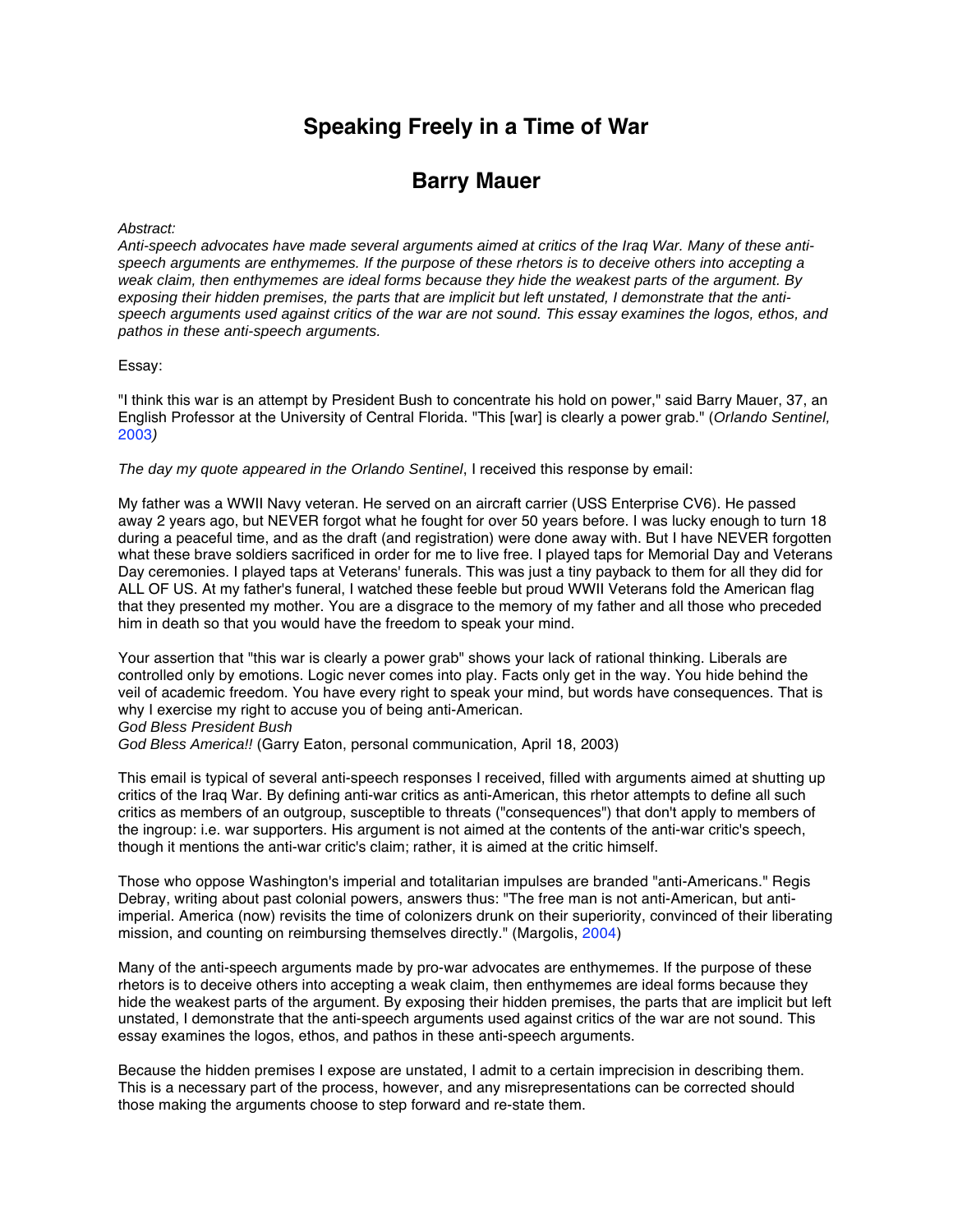Most deductive arguments do not use complete syllogisms--which are three-part arguments with a major premise, a minor premise, and a conclusion. Rather they use enthymemes, which are syllogisms with at least one part unstated. A classic enthymeme was used during a protest joined by Martin Luther King of garbage workers in Memphis. The workers held signs saying simply, "I am a man." (Turner, 2002) This proposition was the minor premise. The major premise and conclusion were left unstated.

Sample enthymeme:

Major premise (unstated): All men are created equal and are endowed by their creator with certain inalienable rights . . .

Minor premise: I am a man.

Conclusion (unstated): Therefore I deserve equal treatment and recognition of my rights.

The receiver of an enthymeme has to supply the missing parts. By doing so, the receiver completes a logical circuit and persuades himself.

Some of the best arguments are enthymemes, but so are some of the worst arguments. If the purpose of the rhetor is to deceive others into accepting a weak claim, then enthymemes are ideal forms because they hide the weakest parts of the argument.

#### **Logos**

Logical arguments appeal to the intellect of the audience. If the premises are true and the reasoning is valid, then the conclusion must be true. However, it is often the case in arguments that the premises are false, that the reasoning is invalid, or both. In the section below I present analysis of flawed logical arguments made by anti-speech advocates.

The author of the above letter claims that his father sacrificed so that I may speak my mind. His claim is built upon the assumption that only troops can defend freedom of speech.

#### Argument 1: Soldiers Defend Free Speech

Major premise (hidden): Soldiers defend the rights of all to free speech.

Minor premise: You are not a soldier.

Conclusion: You cannot defend the rights of all to free speech.

Analysis: In this argument, the major premise is false. Soldiers do not, in all cases, defended others' freedom of speech. Although I am not a soldier, I could defend a co-worker's freedom of speech by creating a forum for her to express her view. Even people under violent assault can turn to non-soldiers to help them defend their freedom of speech. Such was the case during the Civl Rights era when southern blacks, under assault from Jim Crow, turned to Martin Luther King, Jr. a non-violent activist, for help in defending their free speech. Soldiers helped in the Civil Rights struggle as well, but only when ordered to do so. There is no certain link between soldiers and the defense of free speech; soldiers can be ordered to defend it or to violate it.

One anti-speech advocate wrote to me: "the troops are risking their lives to give you the very right which you are so ironically, (sic) now using to attack the very government that sent them to protect this right in others." (Ryan Gibbons, personal correspondence, April 23, 2003)

Should we think it "ironic" to use a right that we have? It would be ironic indeed if we did not use our right to free speech when it most counted.

#### Argument 2: The Effectiveness of Soldiers

Major premise (partially hidden): Since U.S. soldiers defend our right to speak freely, anything that weakens the effectiveness of soldiers undermines our free speech.

Minor premise: Criticism of the military or the administration in control weakens the effectiveness of soldiers. Conclusion: Critics of the military or the administration must be isolated, vilified, and intimidated because they undermine our free speech.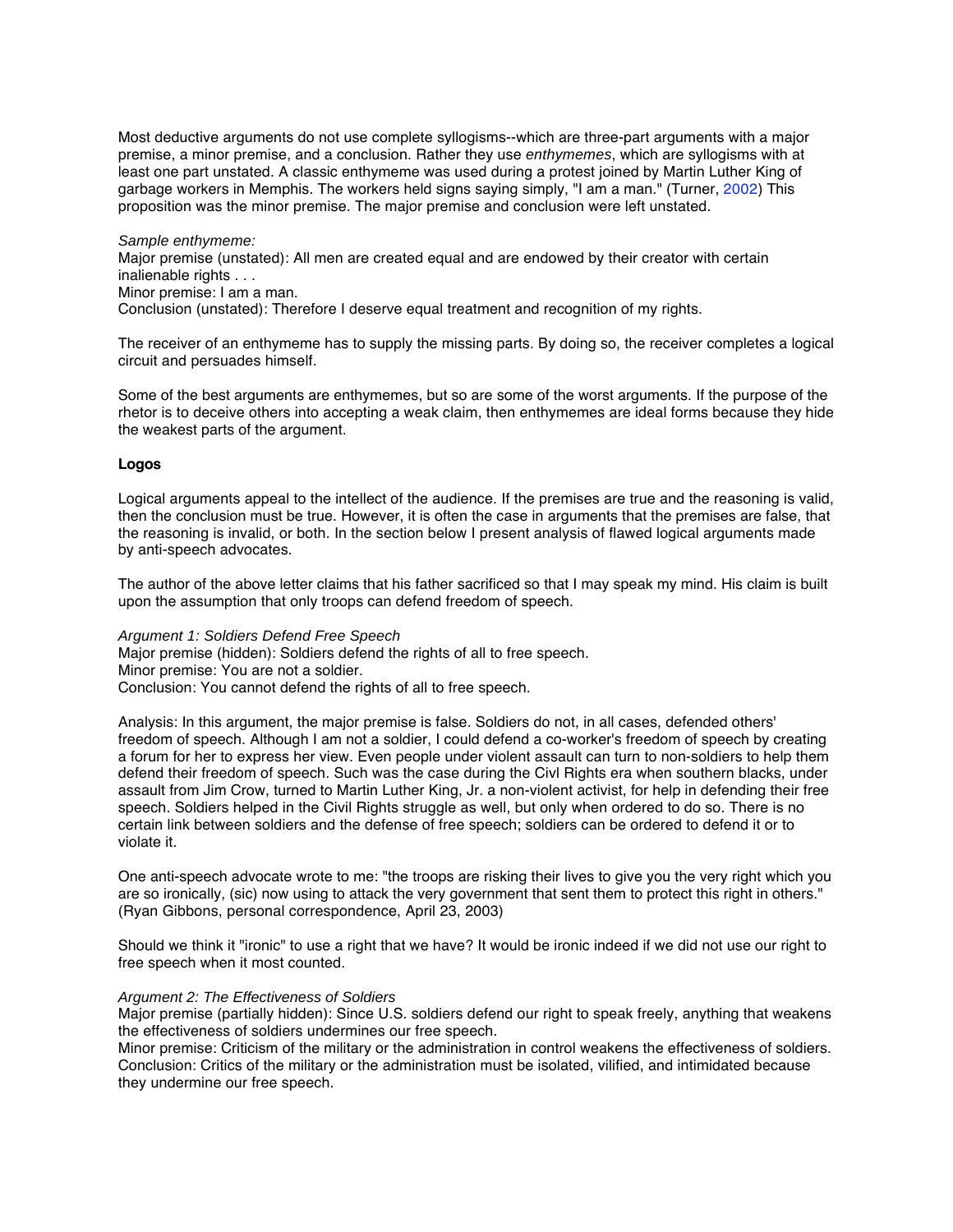Analysis: The major premise is false because it presumes that the primary purpose of soldiers' activities is to defend free speech. In the case of the Iraq war, there was no clear connection between the actions of U.S. soldiers in Iraq and the defense of free speech in the U.S. Rather, the opposite was true. We heard a demand to suppress criticism of the Bush administration and "Support our troops!" The massive PR campaign spouting this slogan was an effective effort to divert attention from the policy itself. If the slogan were honest, it would have stated, "Support our policy!" or "Support our war!"

The minor premise is false because there are many cases in which there is no causal relation between criticism of the military or critics of the administration and any weakening of military effectiveness. Some criticism may even improve military effectiveness: one example would be the claim that U.S. chemical warfare suits were of poor quality. (Donnelly, 2002) Although it turned out that the Iraqis had no chemical weapons, a point that U.N. inspections and defectors' statements had made somewhat obvious, (UNCOM, 1995) if there had been a chemical weapons attack, many U.S. soldiers would have become casualties because of their faulty suits. Many anti-war critics pointed out that soldiers are most effective when they are not used in combat; such was the case in the months before the U.S. and British troops attacked Iraq, when these troops backed up the U.N. inspections teams with the threat of force.

We heard from many anti-speech advocates that criticism of the U.S. government was tantamount to sympathizing with the enemy and thus endangering our troops. (Horowitz, 2002) This view represents a failure of imagination, however, for it is possible to sympathize with the people of Iraq, who are victims of Saddam Hussein and of American bombing, without sympathizing with Saddam Hussein. It is also possible simultaneously to sympathize with American troops, many of whom have died needlessly in a war that may have little justification other than the greed and fanaticism of a few powerful people tied to Bush.

The greatest threat to military effectiveness has come not from critics of the war but from the Bush administration itself. Among the charges against the Bush administration on these counts is the following: "Issues of principle aside, the invasion of a country that hadn't attacked us and didn't pose an imminent threat has seriously weakened our military position. Of the Army's 33 combat brigades, 16 are in Iraq; this leaves us ill prepared to cope with genuine threats. Moreover, military experts say that with almost twothirds of its brigades deployed overseas, mainly in Iraq, the Army's readiness is eroding: normal doctrine calls for only one brigade in three to be deployed abroad, while the other two retrain and refit." (Krugman, 2003)

Anti-speech advocates sometimes use the argument that critics of the war "demoralized" the soldiers. Perhaps criticism of the war does demoralize some soldiers, though that is not its intent. Is demoralizing soldiers somehow worse than sending them to die in an unjust war? None of the 460+ U.S. soldiers killed in Iraq so far have died as a result of any anti-war criticism. It is rare to hear anyone state the conclusion to this argument--that critics of the military or the administration must be isolated, vilified, and intimidated because they undermine our free speech--because it is clearly contradictory; one cannot intimidate critics and claim to uphold free speech at the same time.

One of the anti-speech advocates I cited above, however, did just that. He wrote: "You are right in concluding that critics of the military or the administration must be isolated, vilified and intimidated . . . because we as free speakers have the right to do this as a majority. If you do not like the government, that is fine with all of us. You just need to be prepared to take the 'intimidation' from us when it comes flying at you." (Ryan [last name unknown], personal correspondence, April 23, 2003)

Intimidation and the atmosphere it produces are incompatible with free speech values. The case articulated by this rhetor--that the intimidation tactics practiced by members of the majority constitute a form of free speech--is clearly flawed. The form of "speech" he advocates flows only in one direction: from the mouths of bullies to the less powerful. The email I quoted above accuses me of being "anti-American." This term is used frequently to describe critics of administration policies. Most critics of the war love America, however, and don't want to see it hurt by false patriots. Only in a repressive state would accusations such as "anti-American" be heard routinely. At times, such as the civil rights era, the government enacted legislation to protect the speech of the less powerful. This is not one of those times. In these times, even Republicans are attacked viciously for straying from the party line even slightly. (AP, 2003)

The anti-speech advocate continues: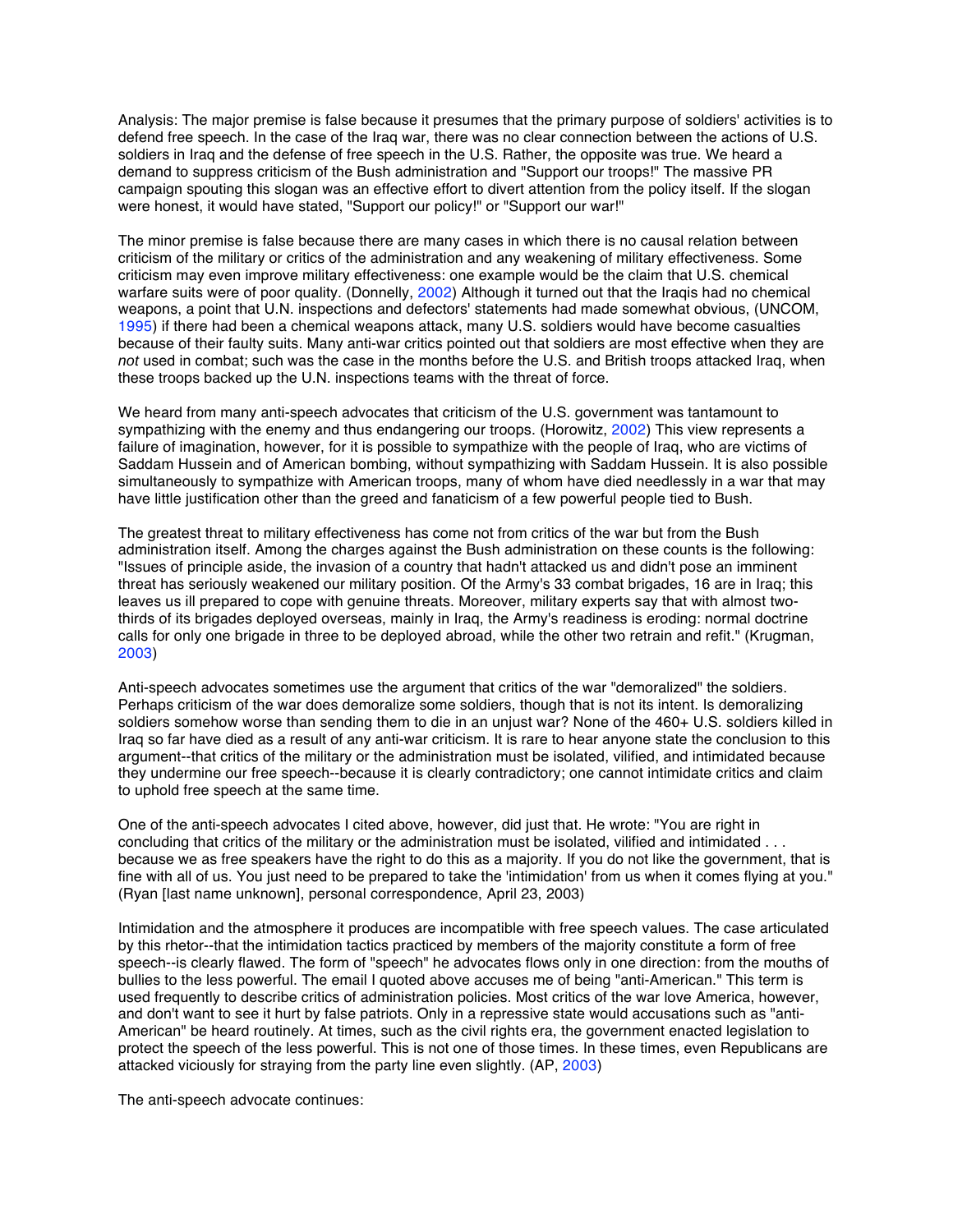Criticism . . . needlessly undermines the government. Our nation cannot be run without the support of its citizens. The voice of one influences many, and fools are prone to listening to and acting upon rebellious voices they hear when they would otherwise have a simple void where that undermining voice takes hold. In light of this, it is a needless endangerment not to our troops, but to our nation itself to criticize the government and its worthy officials in such a way. (Ryan [last name unknown], personal correspondence, April 23, 2003)

The undemocratic sentiments in this remark are stunning. Does one "undermine" our government by trying to keep it honest? In a democracy, or in a republic with democratic values, the people lead and the government must be responsive to them. To prevent tyranny from developing in a democracy, people must be free to criticize their government. Note the dangerous conflation of the "nation" and the "government" in this writer's remark, a common move in totalitarian countries. Also note the writer's notion of "fools" following rebellious voices. Such an argument implies that fools only follow but do not lead, though there are numerous examples of fools leading. It also implies that fools are only threatening when incited to action by rebellious voices, though never threatening when incited by the regimenting voices of those in power. Clearly there are cases of regimenting voices causing great harm to nations.

#### John Dean writes:

As Ohio's Republican Senator Robert A. Taft, a man whose patriotism cannot be questioned, remarked less than two weeks after Pearl Harbor, "[C]riticism in time of war is essential to the maintenance of any kind of democratic government.... [T]he maintenance of the right of criticism in the long run will do the country ... more good than it will do the enemy [who might draw comfort from it], and it will prevent mistakes which might otherwise occur." (Dean, 2003)

#### Argument 3: Enemies of Free Speech

Major premise (hidden): If the U.S. were to be invaded and occupied by an enemy who didn't believe in free speech, we would lose our free speech.

Minor premise: We are fighting an enemy who doesn't believe in free speech.

Conclusion: We must defeat this enemy in order to maintain our free speech.

Analysis: A true threat to U.S. sovereignty, such as the Axis powers during World War II, might make this argument sound. When anti-speech advocates used this argument earlier this year, they implied that Iraq would give weapons of mass destruction to terrorists who would attack the United States, presumably stripping away our freedom of speech in the process. This fear does seem to be unfounded, given that the U.S. had no solid proof that Iraq had WMDs and no solid proof that it had ties to Al-Qaeda.

The anti-speech advocate also made this comment:

Even if the threat (of weapons of mass destruction) was nonexistent, Saddam and his regime need to be ousted and replaced by a government that does not suppress its religious majority, gas a hated minority and oppress its people in other such ways. (Ryan [last name unknown], personal correspondence, April 23, 2003)

This writer apparently missed the irony produced by his statements; he believes it is necessary to support the voices of dissent in Iraq and to suppress the voices of dissent in the U.S.

#### Argument 4: Needless Endangerment

Major premise: Speech that needlessly endangers other people, like yelling "fire" in a crowded theater, is not protected speech.

Minor premise: Criticism of the war needlessly endangers the troops.

Conclusion: Criticism of the war is not protected speech.

Analysis: In this argument, the minor premise is questionable at best. If the war itself is needless, then the war itself certainly endangers the troops needlessly. It is not criticism of the war that endangers the troops, it is the war itself, an unnecessary war at that.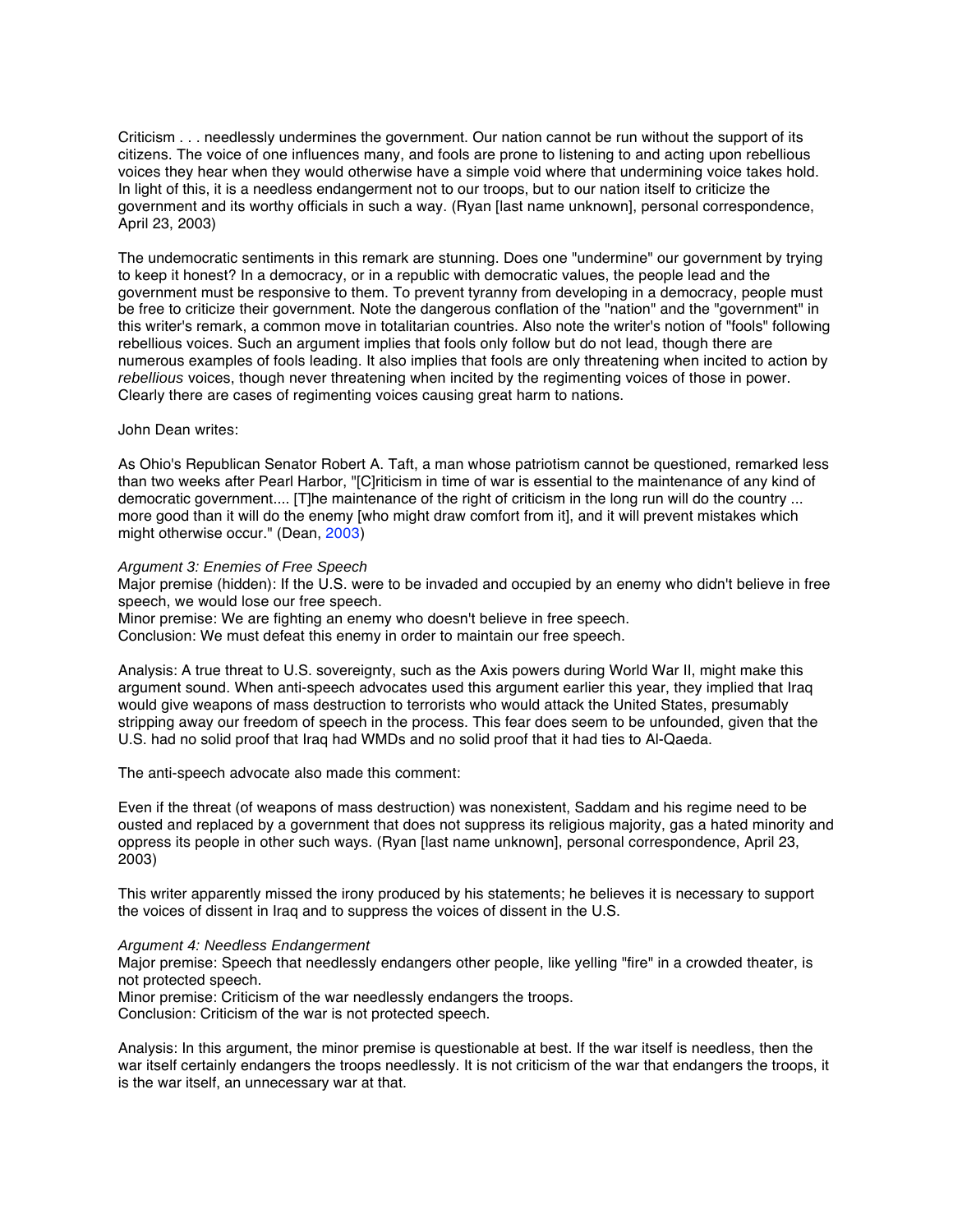It is justifiable to yell "fire" in a crowded theater if there really is a fire. In fact, even if a person thinks there is a fire, he is justified in yelling "fire" because of the precautionary principle, which indicates that it is less risky to yell "fire" and be wrong than it is not to yell "fire" and be right. For example, if you smell smoke in a crowded theater, you are justified in yelling "fire." It is unjustified and malicious to yell "fire" in a crowded theater if you have no evidence that there is a fire.

Let us test this argument in relation to the Iraq war. Several U.S. intelligence experts stated that the Iraq war would pose a threat to Americans; they argued that instead of reducing the threat of terrorism, the Iraq war would increase the threat of terrorism. (Slevin, 2003) Their warnings are similar to that of the person who smells smoke and yells "fire" in a crowded theater. They had evidence--the "smoke"--that al-Qaeda was using the Iraq war as a recruiting tool. On May 12, 2003, within weeks after the conclusion of major hostilities in Iraq, al-Qaeda suicide attackers struck again, this time in Saudi Arabia, killing dozens of people, including eight Americans, and wounding dozens more. The intelligence agents' warnings were accurate. (Norton-Taylor, 2003) They were certainly within their rights to warn others about the threat of "fire"--impending terrorist attacks as a result of the Iraq war.

In contrast to the intelligence agents, George W. Bush is like the person without evidence of a fire yelling "fire" in a crowded theater. For example, Bush said that Iraq was acquiring enriched uranium, a key component in the development of nuclear weapons, thus implying that Iraq could become an imminent threat to the United States. The "evidence" for this claim was a forged document. It appears that the Bush administration knew their claims were phony. (Wilson, 2003, Waxman, 2003) Also, both Bush and Colin Powell have stated that the Iraqi regime was allied with al-Qaeda, a claim made without solid evidence and one that most American intelligence agencies did not support. (Risen, 2003, Kristoff, 2003) Falsifying and exaggerating threats in order to take a country into war qualifies as an unjustified use of speech, analogous to yelling "fire" in a crowded theater.

Many anti-speech advocates, including participants on the websites FreeRepublic and RightNation, have attacked other, myself included, for using the word "imminent" to describe Bush's characterization of the Iraq threat. They claim that Bush never described Iraq as an "imminent threat" and that anyone who claims that he did is a liar. The moderators at FreeRepublic permanetly barred me for making this claim. Yet the evidence suggests Bush and members of his administration did in fact make claim that the threat posed by Iraq was imminent. In his recent film "Uncovered," Director Robert Greenwald offers a montage that begins with Bush saying, "Delay, indecision and inaction could lead to a massive and sudden horror." It cuts to Rice, who says, "It simply makes no sense to wait any longer." Rumsfeld: "Take action, before it's too late." Bush: "We will not wait." Cheney: "As President Bush has said, time is not on our side." (Goldberg, 2003) Without an imminent threat, there is no justification for a "pre-emptive" strike.

The Iraq war endangered U.S. troops, Iraqi citizens, (Jeffery, 2003) and American citizens who now face greater risk of terrorist reprisals as a result of the war.

#### **Ethos**

Ethical arguments are appeals to the credibility (expertise and trustworthiness) of the person making a particular claim. Ethical arguments in general depend upon a syllogistic logic:

#### Ethical Argument

Major premise: People of good (expert and trustworthy) character only make good (true and virtuous) arguments.

Minor premise: The speaker is a person of good character.

Conclusion: The speaker must be making a good argument.

Analysis: Revealed in its stark form, the syllogism supporting ethical reasoning seems particularly weak. It is so weak, in fact, that science rejects it in principle (though scientists often resort to it in practice).

Leaving aside the obvious issue of human fallibility--even the most expert and trustworthy people are sometimes wrong--the ethical syllogism has numerous flaws. One obvious problem: a true statement remains true no matter who utters it. In other words, the soundness of a claim, or the validity of a chain of reasoning, has nothing to do with the character of the speaker. Truth claims must be tested *independently* of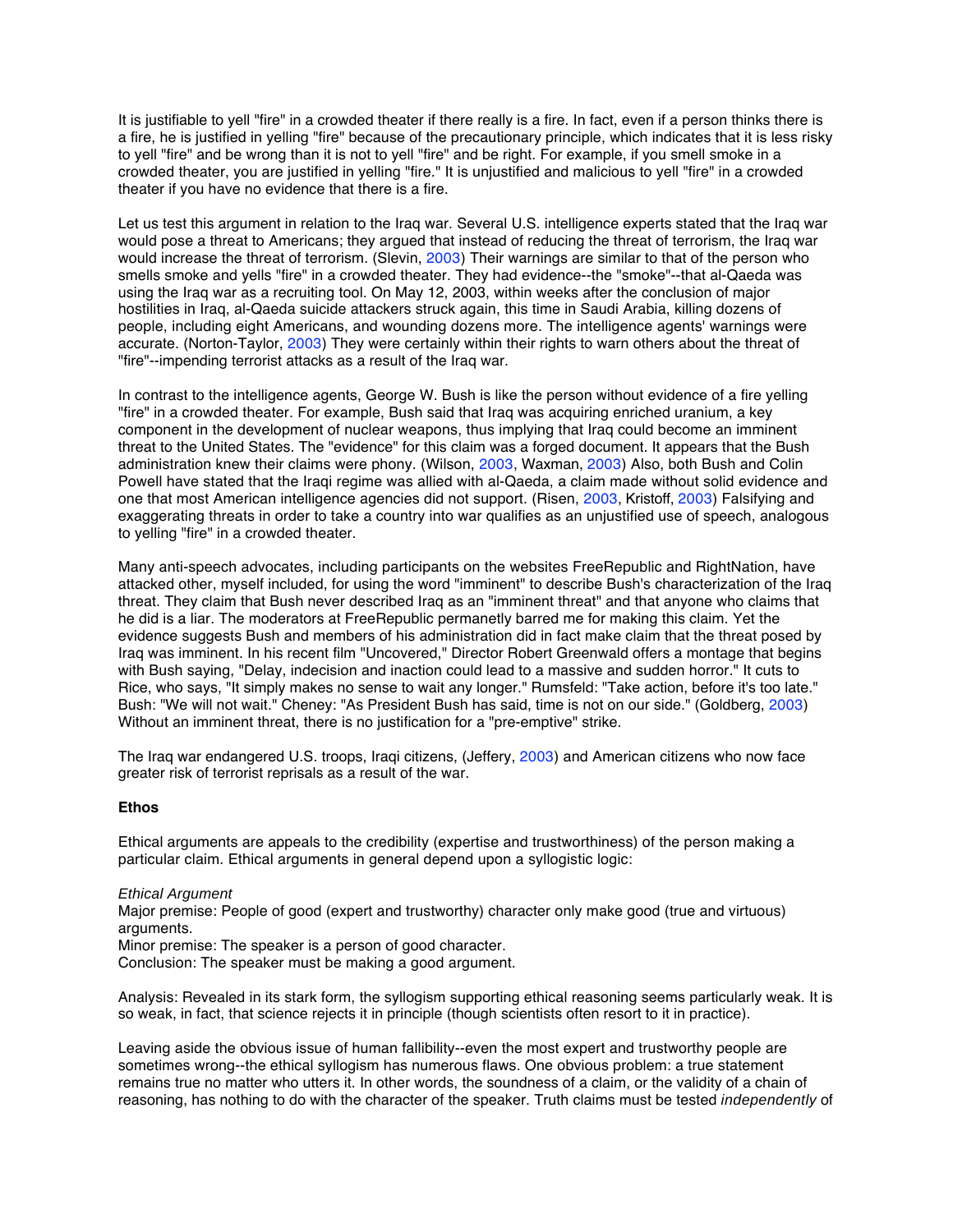the speaker in order to be verified. Another obvious problem: the traits associated with credibility, such as expertise and trustworthiness, are not inborn traits; they are gained over time and can be lost. Also, these traits can be "faked" (such was the theme of the Spielberg film Catch Me If You Can). With these caveats in mind, consider the following arguments made by anti-speech advocates.

#### Argument 1: Secret Knowledge

Major Premise (hidden): Claims made on the basis of secret knowledge are true and invalidate other claims.

Minor premise: The Bush Administration had secret knowledge about Iraq's weapons of mass destruction. Conclusion: The Bush Administration's claims about Iraq must be true and therefore must invalidate all other claims.

I received this argument from an anti-speech advocate. He argued that Bush had secret knowledge about Iraqi weapons that antiwar critics didn't have and therefore Bush was credible when he warned us about Iraq. He wrote, "Does this also not constitute an appropriate warning since he undoubtably (sic) has more information than you or I?" (Ryan Gibbons, personal correspondence, April 23, 2003)

This kind of ethical argument appeals to secrets as a way to support a claim of expertise. Since the speaker claims to know of someone who has secret knowledge that justifies his argument, then all other arguments not based on this secret knowledge are necessarily invalid. The glaring flaw in this argument is that any evidence that remains secret cannot be independently verified. The Bush administration has resorted to defending a large number of secrets on the basis of "protecting national security." It is impossible to prove or disprove such claims and it is rather obvious that such claims are convenient ways to construct a false appearance of credibility. One should be suspicious of claims to credibility built on secrets.

#### Argument 2: Sacrifice

Major premise (partially hidden): Soldiers sacrifice themselves selflessly on behalf of the collective and are thus protected from criticism by a sacred force.

Minor premise: My father (brother, etc.) is a soldier.

Conclusion: My father (brother, etc.) sacrificed himself selflessly on behalf of the collective and is thus protected from criticism by a sacred force.

Every nation that has a military has a kind of civil religion devoted to honoring military service. In the U.S., the Tomb of the Unknown Soldier is a powerful symbol of sacrifice on behalf of the collective.

Self-sacrifice is the ultimate guarantor of trustworthiness. If a person has nothing to gain but in fact everything to lose from following a course of action, then it cannot be said that that person is acting out of self-interest. If anything can be called a sacrifice in modern times, the death of a soldier in combat is one of them. But the argument often gets over-extended. The first letter writer I quoted says his father served in World War II but died two years ago, nearly fifty years after his service. He did not die in combat yet he, and by extension the son himself, somehow become sacred and protected from criticism. There are at least two logical fallacies in the argument as well. First, those who do not die in combat are able to defend themselves from criticism. Thus, while it may be unfair to criticize those who died selflessly, the living are still fair game. Second, those who died in combat may have sacrificed themselves selflessly, but the people who sent them into combat--the president and his staff--sacrificed nothing but have much to gain.

#### Argument 3: Patriotism

Major premise (hidden): Owning a flag, military uniform, collection of John Phillip Sousa records, etc. guarantees that the owner of the patriotic symbol is a patriot and thus a trustworthy person. Minor premise: I have a flag, etc. Conclusion: I am a trustworthy person.

Analysis: It is highly problematic to claim that patriotism is a stable and known entity. It is even more problematic to claim that certain accoutrements make one patriotic. Nevertheless, nearly every car dealer profits from this logical fallacy. If patriotism means "committed citizenship," then our definition of citizenship needs to be redefined. It should include one's responsibility to the local community, the state, the nation, and the planet. Surely if I sell out my community, my state, and my planet in order to give total allegiance to the nation, I have betrayed my broader allegiances.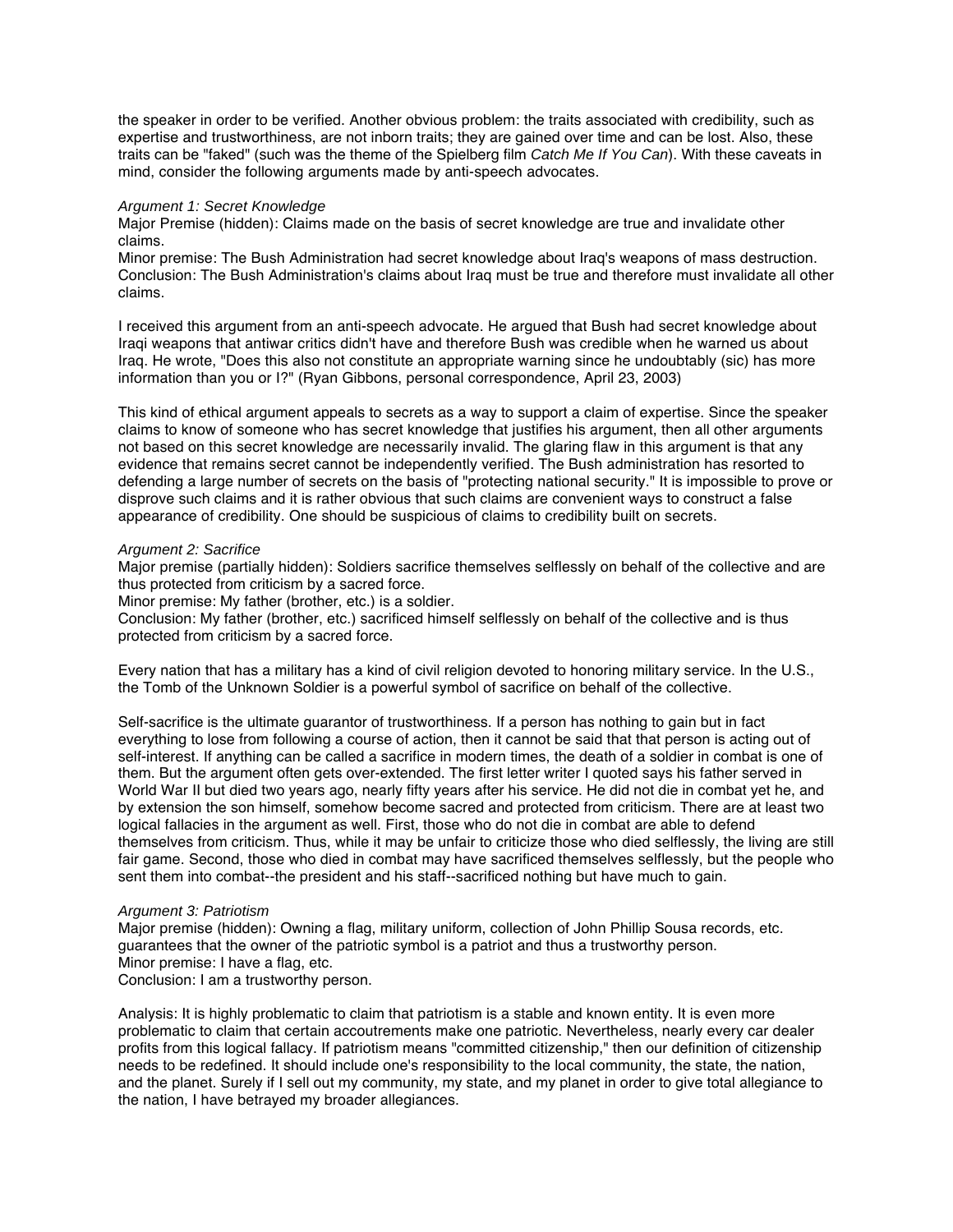#### Argument 4: Military Credentials

Major premise: Only military credentials enable one to speak knowledgeably about war. Minor premise: Most critics of the war in Iraq do not have military credentials. Conclusion: Most critics of the war in Iraq cannot speak knowledgeably about war.

Analysis: The major premise might be true if the critics of the war in Iraq had limited their comments to battlefield strategies and tactics. Most critics of the war in Iraq, however, raised a host of issues related to the war, including political, moral, and ethical issues. Surely there are people who do not have military expertise who are nonetheless qualified to speak about these issues. The logical fallacy behind this argument enabled the major media outlets to rely heavily upon military generals for commentary and to ignore other speakers who could have contributed much to the public discussion of the war.

#### Argument 5: Academic Freedom as a Veil

Major premise: Academics (meaning only those opposed to the war) hide behind special free speech rights that allow them to speak irresponsibly.

Minor premise: Dr. Mauer is an academic.

Conclusion: Dr.Mauer hides behind special free speech rights that allow him to speak irresponsibly.

Analysis: The major premise is false. Since a number of academics throughout the country have been suspended for speaking out against the war and face threats of intimidation and reprisal, any claim about their special free speech status must be questioned. (Keefe-Feldman, 2003) The major premise also assumes that any anti-war speech is irresponsible. As I argue throughout this essay, this is not the case.

Argument 6: Academics as Spoiled Elitists

Major premise: Academics (meaning only those opposed to the war) are elitist and spoiled, and thus are not credible experts.

Minor premise: Dr. Mauer is an academic.

Conclusion: Dr.Mauer is not a credible expert.

Analysis: The unfairness of the claim in the major premise is obvious. Professors who agree with administration policy never get labeled "elitist." Rather, they get labeled "expert." It is worth pointing out that the president, vice president, most of the cabinet, most of the congress are multi-millionaires with connections to powerful business and media elites. (The Straits Times, 2003) By contrast, most professors are anything but millionaires and have few connections to business and media elites. Academics are by definition experts in their fields yet few are consulted in the shaping of public policy. Public policy, like the Bush-Cheney energy plan, is shaped now largely by corporate executives in secret meetings. (NRDC, 2001)

#### Argument 7: Criticism as a Sign of Untrustworthiness

Major premise (partially hidden): Because critics use negative language and are willing to attack others, they must be untrustworthy.

Minor premise: Opponents of the war in Iraq (or other U.S. policies) use criticism.

Conclusion: Opponents of the war in Iraq (or other U.S. policies) are untrustworthy. Conversely, supporters of U.S. policies are trustworthy.

Analysis: War is far more "negative" than criticism, which can be understood as an alternative to physical conflict. Nietzsche claims that Socrates, by inventing the dialectic, "discovered a new kind of agon, that he became its first fencing master for the noble circles of Athens." (Nietzsche, 1895) In other words, Socrates envisioned the dialectic as a form of verbal combat in which the person with the best reasoning, rather than the person with the greatest strength, carried the day. The major premise above is false because one can criticize others truthfully and still be trustworthy. If we modified the major premise to state that false or unfair attacks make the critic untrustworthy, then it would be acceptable. The minor premise would then need to be revised to reflect this change; it would state: "Opponents of the war in Iraq (or other U.S. policies) use untrue or unfair criticism." Since much of the anti-war criticism has been truthful and fair, we must reject the minor premise as well. The conclusion is false because it doesn't follow from the revised premises. The converse is false as well; many supporters of the war in Iraq used negative language and attacked others, and many did so using untrue and unfair criticism. One example: Rush Limbaugh stated, "It is beyond me how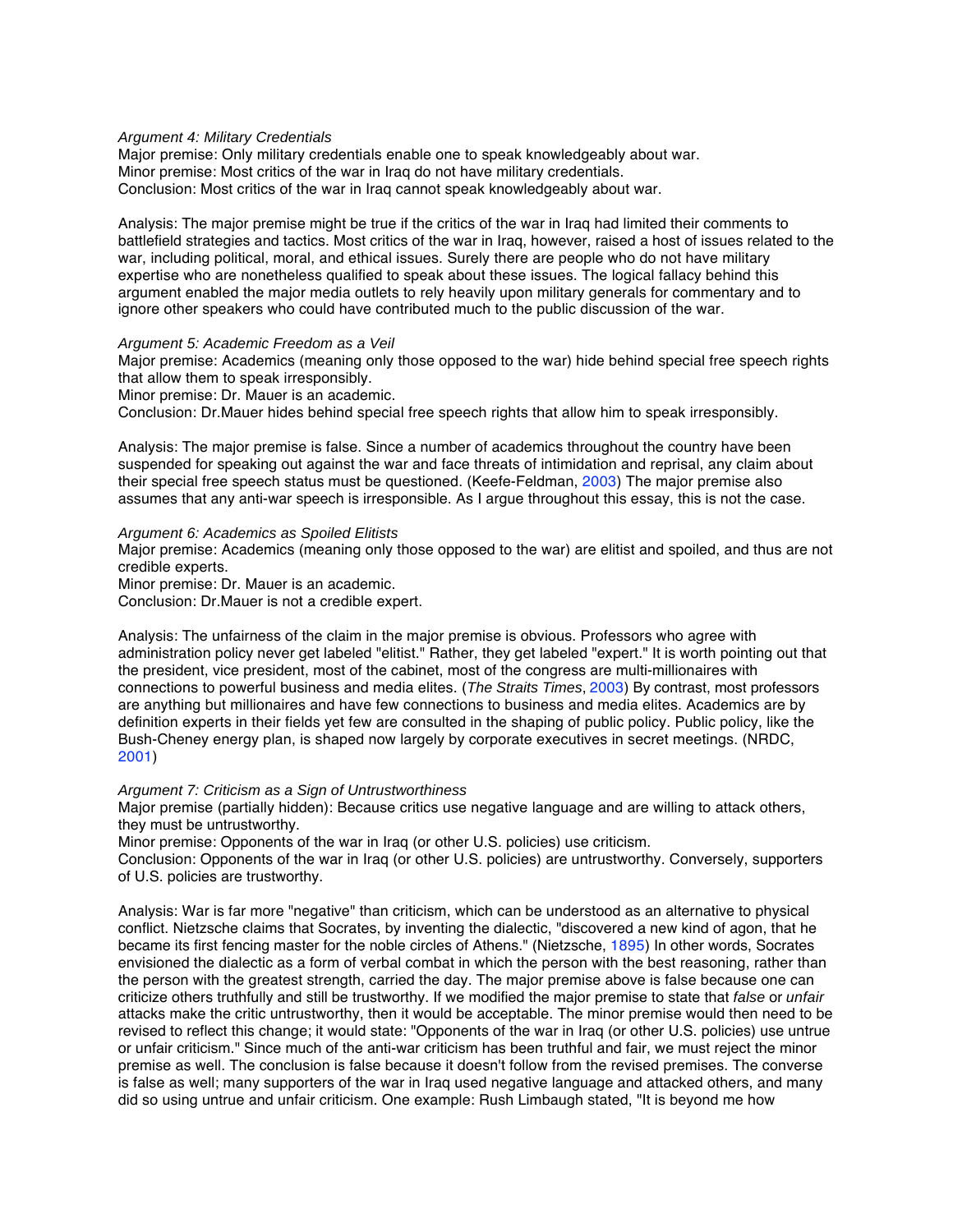anybody can look at these protesters and call them anything than what they are: anti-American, anticapitalist pro-Marxists and communists." (Signorile, 2003)

A critic remains trustworthy, no matter how harsh her criticism of the government, if her criticism is true and fair. Supporters of the 2003 war against Iraq ought to agree that it would have been fair to criticize the Reagan administration in the 1980s for supporting Saddam Hussein; on Dec. 20, 1983, Current Secretary of Defense Donald Rumsfeld, then a special envoy for Reagan, visited Saddam Hussein to discuss U.S. support for Iraq in its war with Iran, after US intelligence had confirmed that Iraq was using chemical weapons "almost daily." (Borger, 2002) Pro-war advocates should accept the principle that criticism of one's government can be both truthful and fair and does not make the critic untrustworthy. Yet the intense fear of criticism within the Bush administration and their supporters makes even obvious statements of truth--like the statement that no weapons of mass destruction have yet been found in Iraq--suspect. The Bush administration's extreme paranoia about criticism has been satirized brilliantly by The Onion recently in their lead article, "Bush Asks Congress For \$30 Billion To Help Fight War On Criticism." (The Onion, 2003)

Argument 8: Anti-war Critics are Controlled only by Emotion Major premise: Anyone who is controlled by emotions cannot be a rational person. Minor premise: Anti-war critics are controlled by their emotions. Conclusion: Anti-war critics cannot be rational people.

Analysis: The major premise is false because emotions can be entirely rational. Isn't it rational to feel fearful if you see an oncoming car swerve towards you? Your fear helps you respond appropriately to the situation by alerting you to move out of the way. Sometimes emotions can be inappropriate to a situation: such is the case in common phobias like fear of heights and fear of spiders. The minor premise is false because critics of the Iraq war, in general, are not *controlled* by our emotions. Rather, our emotions have been appropriate to the situation. We were outraged that the Bush administration used forged documents and numerous big lies (Rangwala and Whitaker, 2003) to get the U.S. into a war. We were afraid that the Iraq war would cause needless suffering; this fear is being borne out every day as we see lootings and shootings in Iraq, terrorist attacks in the Middle East, and political repression here and throughout the world. By contrast, we saw pro-Bush supporters express inappropriate emotional sentiments at every turn; it was inappropriate for them to fear Iraq, a defeated and impoverished nation halfway around the globe under a huge U.S. enforced no-fly zone, UN weapons inspectors roving everywhere, a degraded military, no air force or navy, no known weapons of mass destruction, no connection to the 9/11 hijackings and no proven links to al-Qaeda. It was inappropriate for pro-Bush supporters to hate anti-war protestors who had done nothing to harm the nation. It was and still is inappropriate for anybody to feel pride when soldiers kill innocent civilians for no good reason.

#### **Pathos**

In ancient times, pathos was an appeal to pity, though it has come to mean an appeal to any emotion (such as fear, pride, anger, and hatred) that moves an audience to accept an argument and to take action. Emotional appeals are often, though not always, used to sway an audience that has difficulty accepting the reasoning of an argument. Emotional appeals are deceitful when they divert attention from weaknesses in the reasoning or in the evidence for a claim, or when they prompt inappropriate responses to a situation such as arousing hatred against the less powerful.

Anti-speech advocates made several claims to arouse inappropriate emotions. Here are three of the most commonly heard ones:

1. "The majority of Americans supported the war."

While this may have been the case, certainly once the bombs started falling, it does not mean that the prowar majority had good reasons for supporting the war. Large numbers of Americans still believe numerous falsehoods about Iraq. (Davies, 2003) This claim is a classic "bandwagon" or "join the crowd" appeal. It might feel good to be in the majority, but it does not make one right. Nor does it lead to the conclusion that anti-war critics should be silent.

2. "Everyone loves to be on the winning side."

Many anti-speech advocates now believe that because the U.S. military defeated Iraq's military, anti-war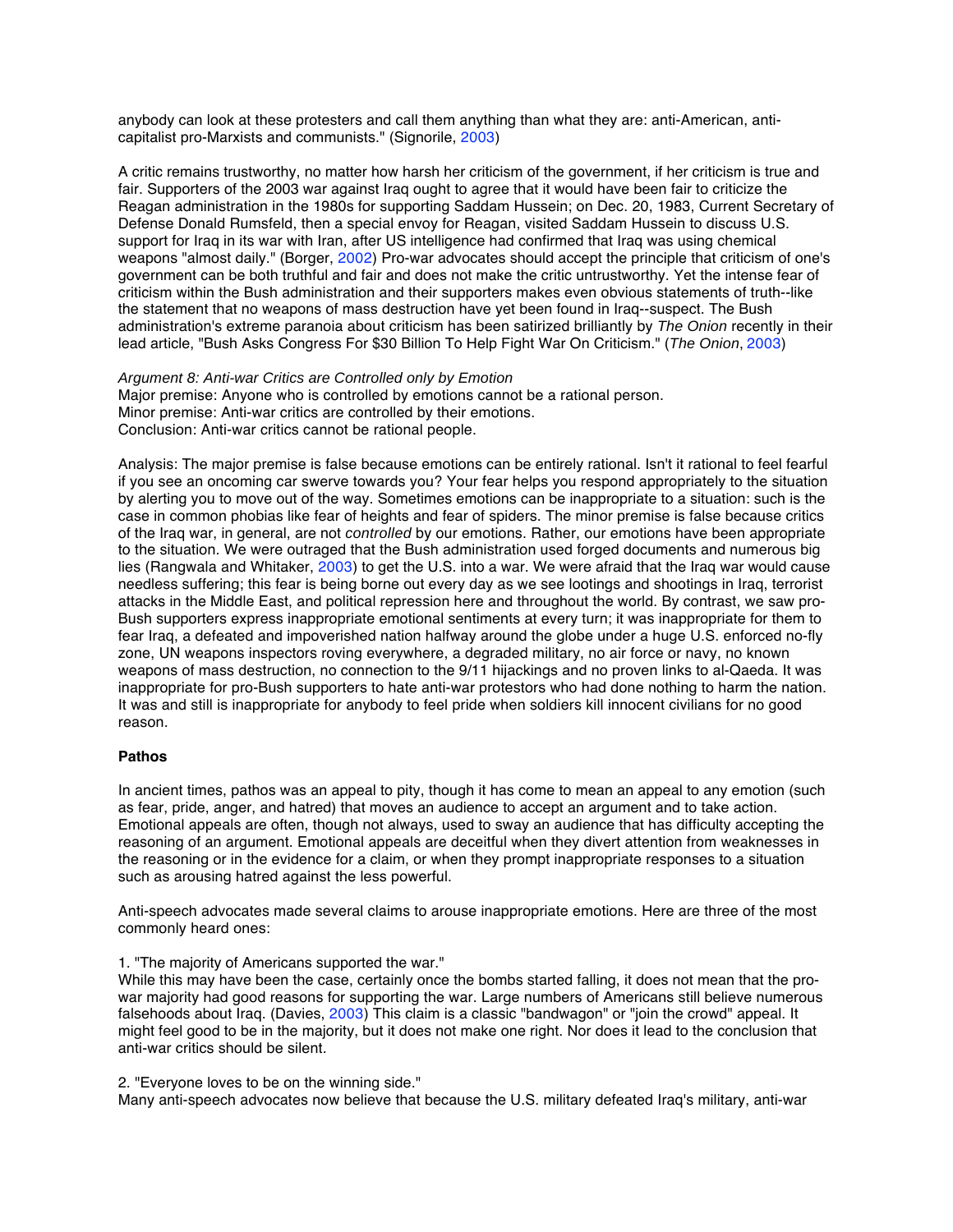critics should shut up because they're just sore losers who want to rain on our parade. The problem with this line of reasoning, if you could call it reasoning, is that few anti-war critics ever claimed the Iraqi military would defeat the U.S. military. Instead, anti-war critics warned of other consequences: murderous chaos in the region, increased risk of terrorism throughout the world, rising global tension as other nations implement their own "doctrines of preemption," increases in U.S. military spending at the expense of social programs, breakdown in international law, loss of U.S. allies, etc. Anti-war critics also pointed to the hypocrisy of Bush's moral claims about Iraq; to many people, Bush has shown the world that the U.S. is a rogue state with weapons of mass destruction willing to commit terrorist acts against innocent populations to achieve political aims. Pro-war advocates might realize one day how the Bush administration used the Iraq war as a distraction to ram through hugely unpopular tax cut legislation while the crises in health care, education, homelessness, joblessness, and crime worsened.

#### 3. "America is a moral force for good in the world."

Though it is too weak and vague to be much of an argument, it appealed to Americans' sense of pride and worked very well for the Bush administration during the war. It fills the space left by earlier platitudes like "God is on our side." Because most people in the U.S. believe it so deeply, this doctrine made anybody who criticized American foreign policy seem like a crank.

Some of the most emotional appeals have come from top government leaders, such as Jay Garner, the retired American general who was in charge of the American occupation of Iraq until he was removed on May 13, and Secretary of State Colin Powell. Garner said: "We ought to be beating our chests every day. We ought to look in a mirror and be proud, and stick out our chests and suck in our bellies, and say, 'Damn, we're Americans!" (Reuters, 2003) This statement requires no comment.

Far more dangerous than Jay Garner is Colin Powell. Because he appears to have credibility and integrity to large numbers of people, Powell poses a great threat to the planet. His speech at the UN, for example, was masterfully presented, though misleading, and was effective in persuading many skeptical Americans of the administration's case against Iraq. (Richardson, 2003, Rangwala, 2003) His mythologizing of America's purpose is very dangerous because he looks and sounds so convincing. The following dialogue consists of quotes from a February 2003 MTV interview with Colin Powell in which he tries to deflect criticism of U.S. foreign policy, followed by my analysis of his comments. My point is not to attack Powell's credibility directly but to attack the claims upon which his ethical appeals rest.

Powell: Far from being the Great Satan, I would say that we are the Great Protector. We have sent men and women from the armed forces of the United States to other parts of the world throughout the past century to put down oppression. We defeated Fascism. We defeated Communism. We saved Europe in World War I and World War II.

Mauer: Here Powell attempts to arouse pride in U.S. foreign policy. After re-examining the evidence for Powell's claims, however, we may want to temper our pride; the U.S. joined the Allies in WWII well after other allies, such as Canada, started fighting. Also, the Soviet Union did as much or more than the U.S. did to defeat fascism; the Soviet Union won the first decisive victory against the Nazis at Stalingrad at huge costs to itself well before U.S. forces won any major victories. The U.S. later played a role in the collapse of the Soviet Empire, but so did reformist movements within the Soviet Union itself. Powell should not try to grab all the credit for the U.S. when such credit is not warranted. Powell also should not claim that the U.S. "saved Europe" during World War I. Since all sides in World War I participated in destroying Europe, there were no "saviors" in that conflict. Powell's portrayal of the U.S. as world savior may justify contemporary interventions that serve business interests but little else.

Powell: And when all those conflicts were over, what did we do? Did we stay and conquer? Did we say, "Okay, we defeated Germany. Now Germany belongs to us? We defeated Japan, so Japan belongs to us?" No. What did we do? We built them up. We gave them democratic systems which they have embraced totally to their soul. And did we ask for any land? No, the only land we ever asked for was enough land to bury our dead. And that is the kind of nation we are. (Galen, 2003)

Mauer: Powell tries to arouse pity for the U.S. here by claiming that the U.S. sacrificed itself unselfishly for the benefit of others. In doing so, Powell disguises the more likely aims of the reconstruction of Western Europe after World War II: to spread U.S. corporate power and to prevent Communists from joining the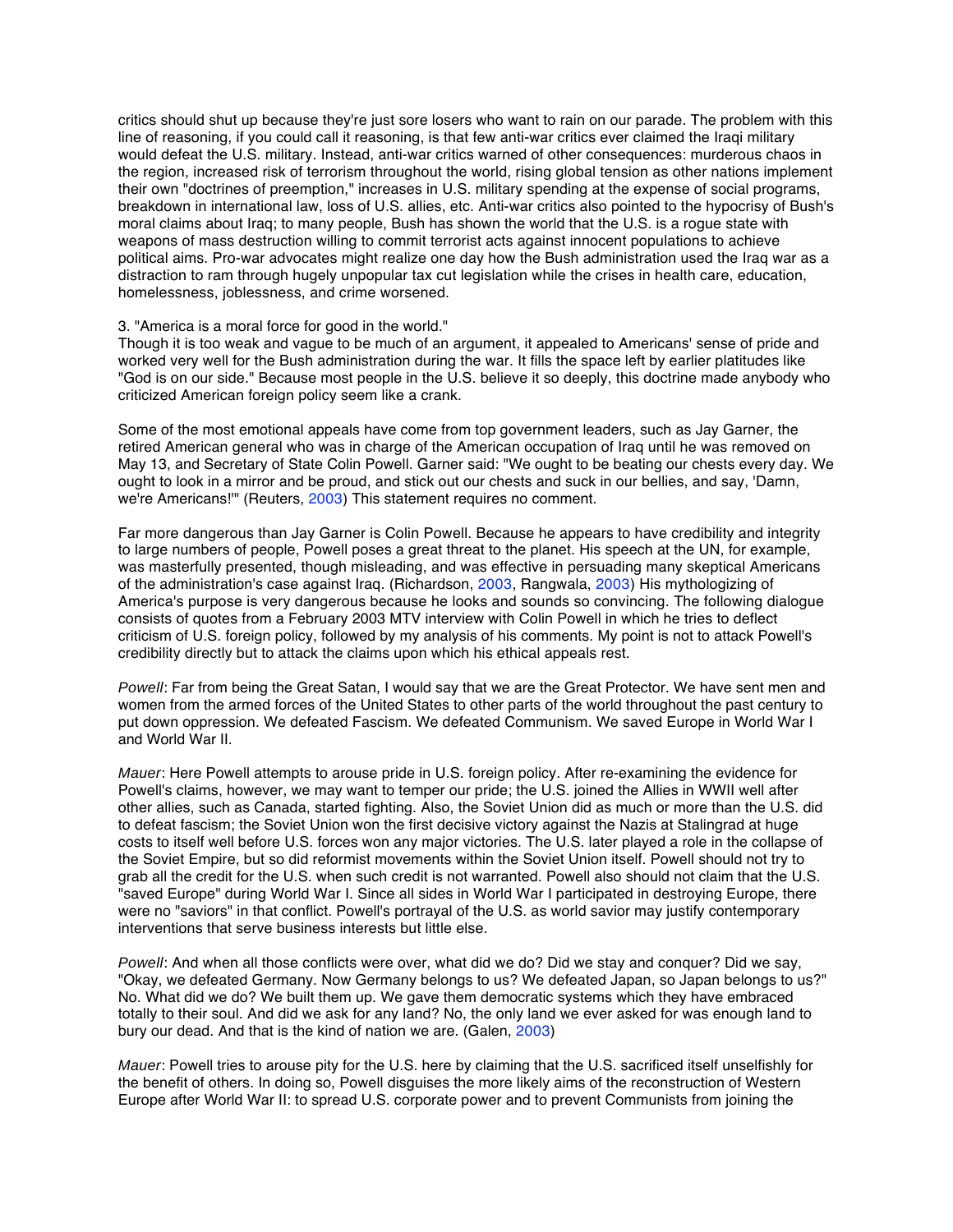cabinets in Western European countries. When the Marshall Plan was beginning, Truman's Secretary of State Dean Acheson said: "These measures of relief and reconstruction have been only in part suggested by humanitarianism. Your Congress has authorized and your Government is carrying out, a policy of relief and reconstruction today chiefly as a matter of national self-interest." (Zinn, 1980) Powell also skipped over the last 60 years of U.S. foreign policy in which the U.S. toppled several foreign governments, many of them democratic (like the governments in Iran, Chile and Guatemala), in order to impose pro-business regimes that tortured and murdered their own people. (Pulcifer, 2002) Historian Howard Zinn states: "Given the disastrous intervention of the United States everywhere since World War II (Korea, Vietnam, Cambodia, Laos, Indonesia, Chile, Guatemala, Nicaragua, El Salvador, Grenada, Panama, the Congo, Somalia, Iraq) and before World War II in the Caribbean and the Pacific . . . we would be right to be skeptical of any military intervention by the United States, no matter how strongly our leaders claim it is on behalf of human rights." (Zinn, 1999) Even the Washington Times, hardly an anti-war paper, has shown in detail how the U.S. helped Saddam Hussein achieve power through a series of bloody coups. (Sale, 2003)

#### **Conclusion**

Because the U.S. may be on a slippery slope towards further unjust wars abroad and further antidemocratic actions at home, it is surely a practical and moral consideration for us to express dissent now before we get into the next war. It becomes more difficult to express dissent once we have begun another war and lost more free speech rights.

Those who control the channels of discourse--the owners and managers of newspapers, television stations, radio stations, and public events forums--behave contrary to the principles of free speech when they prevent legitimate criticism of the Bush administration from appearing. (Rendall, 2003) Furthermore, by permitting the Bush administration's malicious and dangerous speech to pass through their discourse channels without analysis or rebuttal, those who control the media endanger us all. (Hans, 2003)

Speech is both a function of power and a form of power. Think about any situation in which you have been under the power of someone else: your parents, your boss, or a superior officer. The person with power has free speech, right? In these contexts, you have to struggle for the right to speech. It is not fair, but it is the way things work. Free speech is not really free. It is not an abstract thing. Not only is free speech not free, but if what you say offends people in power, you can not even buy it. (Rampton and Stauber, 2003, UnbrandAmerica, 2003 ) Free speech occurs within a set of material conditions only when people exercise it. To have the power of speech, a person must struggle to gain access to the channels of discourse.

Free speech is won when people assert their right to it and maintain that right. Others can defend your free speech, but they can do so only if you first assert it.

So who is entitled to free speech? Is it only the province of those in power? No. Free speech is acquired by those who struggle for it.

#### **Works Cited:**

Associated Press. "DNC Boss Accuses Bush of 'new McCarthyism." May 17, 2003. (http:// story.news.yahoo.com/news?tmpl=story&u=/ap/20030518/ap\_on\_el\_pr/democrats\_bush\_4)

Borger, Julian**. December 31, 2002. "Rumsfeld 'offered help to Saddam.'" The Guardian.http:// www.guardian.co.uk/Iraq/Story/0,2763,866942,00.html**

**Davies, Frank. June 14, 2003. "Many believe Iraq had, used weapons." The Miami Herald.http:// www.miami.com/mld/miamiherald/news/nation/6086013.htm**

**Dean, John W. July 18, 2003. "Why A Special Prosecutor's Investigation Is Needed to Sort Out the Niger Uranium and Related WMD Mess."http://writ.news.findlaw.com/dean/20030718.html**

**Donnelly, John M. September 30, 2002. "Chem-Bio Protections Fall Short, Panel Told." EasyDECON.http://www.envirofoam.com/news\_article\_093002.html**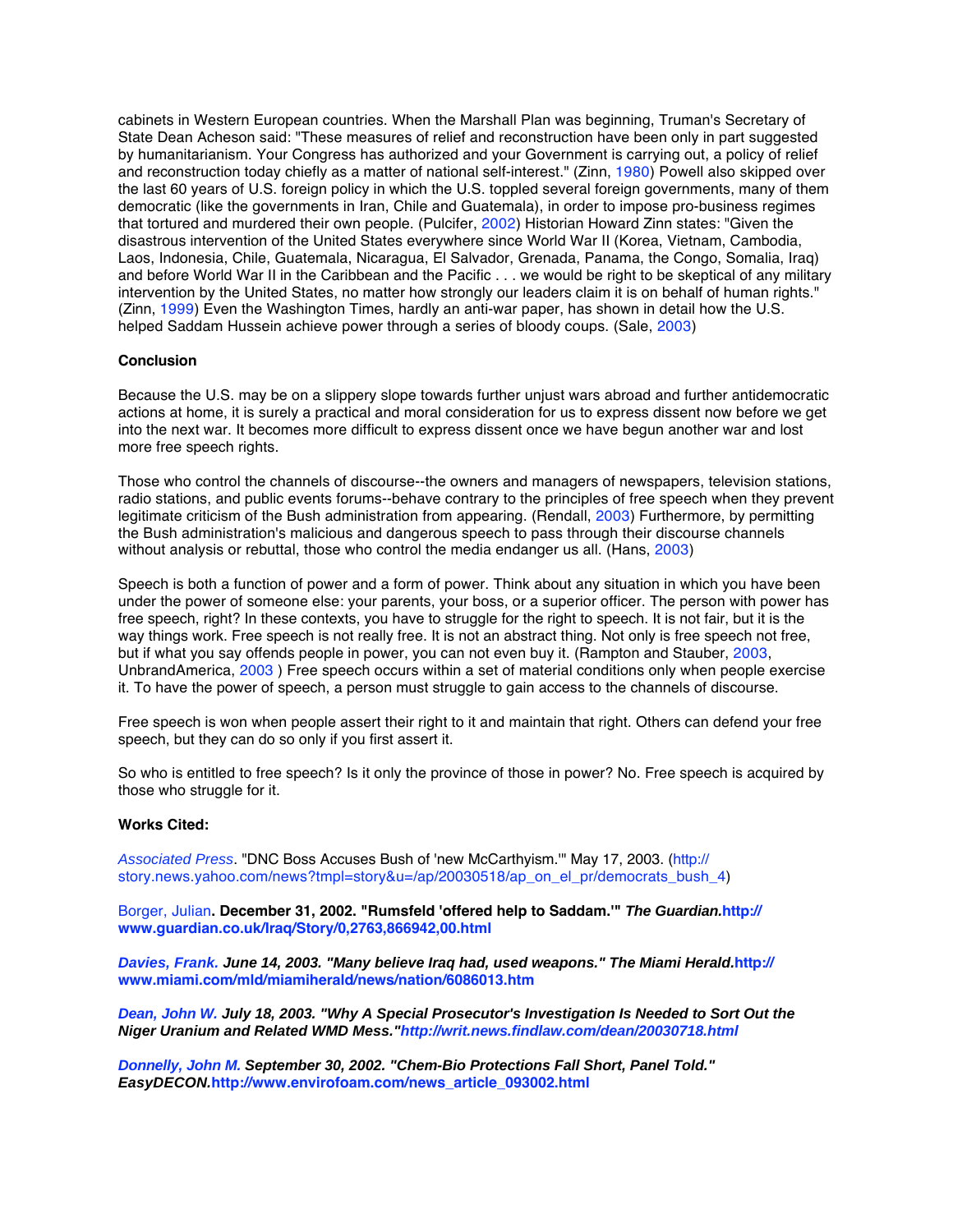**Galen, Rich. March 14, 2003. "The Kind of Nation We Are." Front Page Magazine.http:// www.frontpagemagazine.com/Articles/ReadArticle.asp?ID=6626**

**Goldberg, Michelle. December 9, 2003. "Now playing in 2,600 home theaters: Bush's lies about Iraq." Salon.http://www.salon.com/news/feature/2003/12/09/uncovered/index.html**

**Hans, Dennis. May 12, 2003. "How Howell Raines Enables Journalistic - and Presidential - Lying." Take Back the Media.http://www.takebackthemedia.com/com-hans-5-12.html**

**Horowitz, David. November 25, 2002. "A Serious Problem for the Patriotic Left." FrontPageMagazine.comhttp://www.frontpagemag.com/Articles/ReadArticle.asp?ID=4771**

**Jeffery, Simon. June 13, 2003. "War may have killed 10,000 civilians, researchers say." The Guardian.http://www.guardian.co.uk/international/story/0,3604,976295,00.html**

**Keefe-Feldman, Mike. May 29, 2003. "The revolution will not be proselytized." Missoula Independent.http://www.everyweek.com/News/News.asp?no=3167**

**Kristof, Nicholas D. May 30, 2003. "Save Our Spools." The New York Times. http://www.nytimes.com/ 2003/05/30/opinion/30KRIS.html**

**Krugman, Paul. July 22, 2003. "Who's Unpatriotic Now?" The New York Times. http:// www.nytimes.com/2003/07/22/opinion/22KRUG.html**

**Margolis, Eric. January 4, 2004. "America: The Real Danger Lies Within." Canoe. http://www.canoe.ca/ Columnists/margolis\_jan4.html**

**Nietzsche, Friedrich. 1895. Twilight of the Idols. http://www.inquiria.com/twilight.html#sect2**

**Norton-Taylor, Richard. May 14, 2003. "Terror crackdown has not reduced al-Qaida threat, warns thinktank." The Guardian.http://www.guardian.co.uk/guardianpolitics/story/0,3605,955333,00.html**

**NRDC. 2001. "The Bush-Cheney Energy Plan Players, Profits and Paybacks." National Resources Defense Council.http://www.nrdc.org/air/energy/aplayers.asp**

**The Onion. July 2, 2003. "Bush Asks Congress For \$30 Billion To Help Fight War On Criticism."http:// www.theonion.com/onion3925/bush\_asks\_congress.html**

**Orlando Sentinel. March 23, 2003. "70 protest at street corner in Orlando."http:// www.orlandosentinel.com/news/nationworld/orl-asecoprotest23032303mar23,0,6482475.story**

**Pulcifer, Ash. November 6, 2002. ''America has always been at war.'' Yellow Times. http:// www.yellowtimes.org/article.php?sid=835**

**Rampton, Sheldon and John Stauber. July 12, 2003. "Trading on fear." The Guardian.http:// www.guardian.co.uk/usa/story/0,12271,995669,00.html**

**Rangwala, Glen. 2003. "Claims in Secretary of State Colin Powell's UN Presentation concerning Iraq, 5th Feb 2003." Middle East Reference.http://middleeastreference.org.uk/powell030205.html**

**Rangwala, Glen and Raymond Whitaker. July 13, 2003. "20 Lies About the War." The Independent.http:// news.independent.co.uk/uk/politics/story.jsp?story=424008**

**Rendall, Steve, and Tara Broughel. May/June 2003. "Amplifying Officials, Squelching Dissent." Fairness and Accuracy in Reporting.http://www.fair.org/extra/0305/warstudy.html**

**Reuters. April 30, 2003. "Garner: Americans Should Beat Chests with Pride." Reuters.http:// asia.reuters.com/newsArticle.jhtml?type=topNews&storyID=2658637**